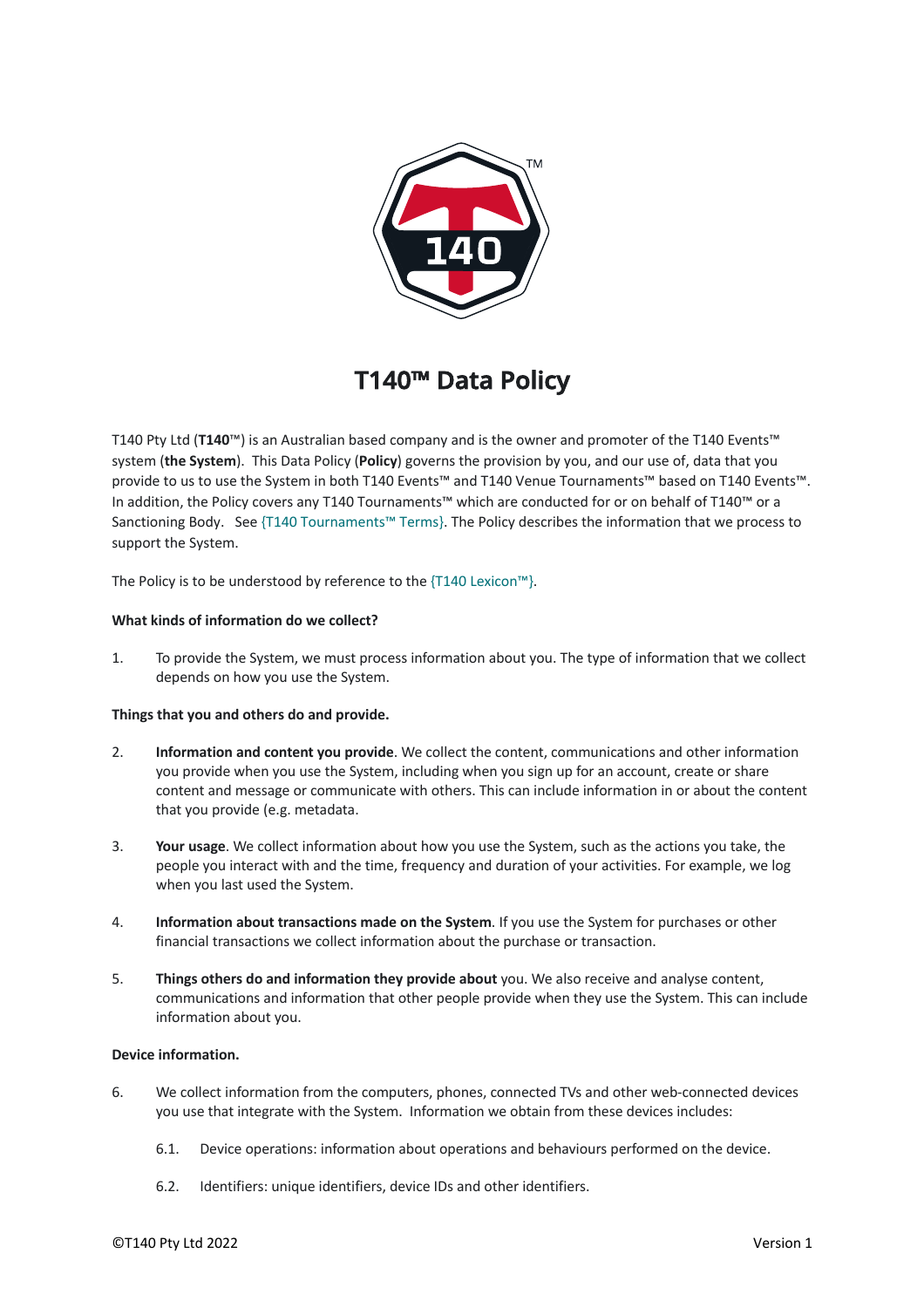- 6.3. Data from device settings: information you allow us to receive through device settings that you turn on, such as access to your GPS location.
- 6.4. Network and connections: information such as the language, time zone, mobile phone number and IP address so we can do things such as help you use the System.

## **How do we use this information?**

7. We use the information that we have (subject to choices you make) as described below and to provide and support the System.:

## **Provide, personalise and improve the System.**

- 8. We use the information that we have to deliver the System.
- 9. **Location-related information:** We use location-related information such as your current location to improve and secure the System.
- 10. **Product research and development**: We use the information we have to develop, test and improve the System, including by conducting surveys and research, and testing and troubleshooting new products and features.
- 11. **Ads and other sponsored content**: We **do not** use the information we have about to select or personalise ads, offers and other sponsored content.

## **Promoting safety, integrity and security.**

12. We use the information that we have to verify accounts and activity, combat harmful conduct, detect and prevent spam and other bad experiences, maintain the integrity of the System, and promote safety and security on and off of the System. For example, we use data that we have to investigate suspicious activity or violations of our Terms or Policies, or to detect when someone needs help.

## **Communicate with you.**

13. We use the information that we have to communicate with you about the System and let you know about our Policies and Terms. We also use your information to respond to you when you contact us.

## **Researching and innovating for social good.**

14. We use the information we have (including from research partners we collaborate with) to conduct and support research and innovation on topics of general social welfare, technological advancement, public interest, health and well-being.

## **How is this information shared?**

- 15. Your information is shared with others in the following ways:
	- 15.1. Sharing on the System; and
	- 15.2. People that you share and communicate with in the System.
- 16. When you share and communicate using the System, you choose the audience and what you share.
- 17. Public information can be seen by anyone, on or off the System, including if they don't have an account.

## **New owner.**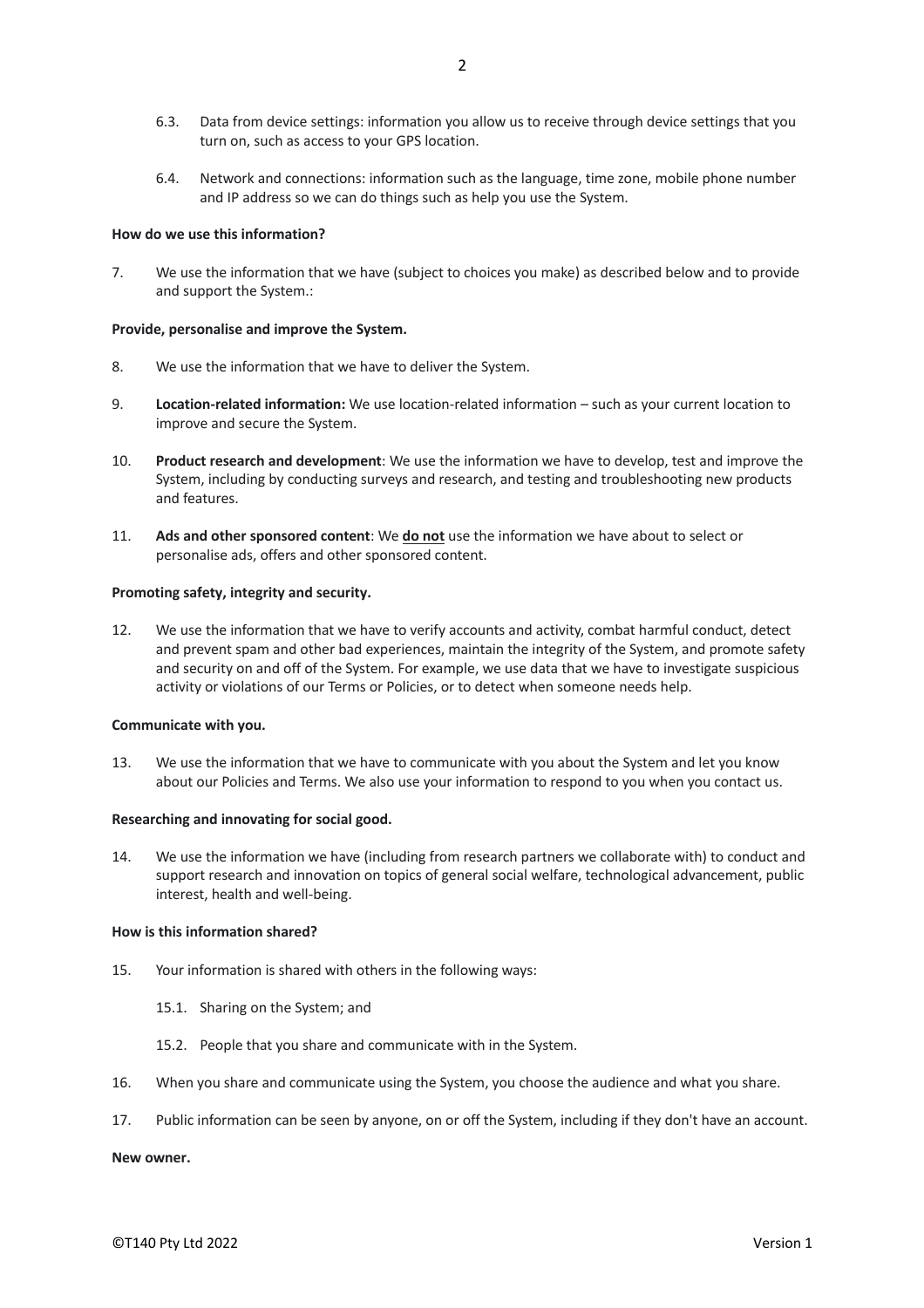18. If the ownership or control of all or part of the System or its assets change, we may transfer your information to the new owner.

## **We do not sell your data.**

19. We don't sell any of your information to anyone and we never will. We also impose strict restrictions on how our others can use and disclose the data we provide.

## **Aggregated Statistics.**

20. We provide aggregated statistics to Sanctioning Bodies and T140™ contractors.

## **Measurement Analysts.**

21. We share information about you with companies that aggregate it to provide analytics and measurement reports to T140™.

## **T140 Venues™ and T140 Players™.**

22. When you register in the System, we provide information and content to T140 Venues™ and T140 Players™ respectively about you as the case may be.

## **Researchers and academics.**

23. We also provide information and content to research partners and academics to conduct research that advances scholarship and innovation that supports our business or mission and enhances discovery and innovation on topics of general social welfare, technological advancement, public interest, health and well-being.

## **Law enforcement or legal requests.**

24. We share information with law enforcement or in response to legal requests in the circumstances outlined below.

## **How can I manage or delete information about me?**

- 25. We provide you with the ability to access, rectify, and delete your data.
- 26. We store data until it is no longer necessary to provide our services and Meta Products, or until your account is deleted – whichever comes first. This is a case-by-case determination that depends on things such as the nature of the data, why it is collected and processed, and relevant legal or operational retention needs.
- 27. When you delete your account, we delete things that you have posted. To delete your account at any time, please visit the {Help Centre}.

## **How do we respond to legal requests or prevent harm?**

We access, preserve and share your information with regulators, law enforcement or others as follows: -

- 28. In response to a legal request (e.g. a search warrant, court order or subpoena) if we have a good-faith belief that the law requires us to do so. This may include responding to legal requests from jurisdictions outside of Australia when we have a good-faith belief that the response is required by law in that jurisdiction, affects users in that jurisdiction and is consistent with internationally recognised standards.
- 29. When we have a good-faith belief that it is necessary to: detect, prevent and address fraud, unauthorised use of the System, breaches of our Terms or Policies, or other harmful or illegal activity; to